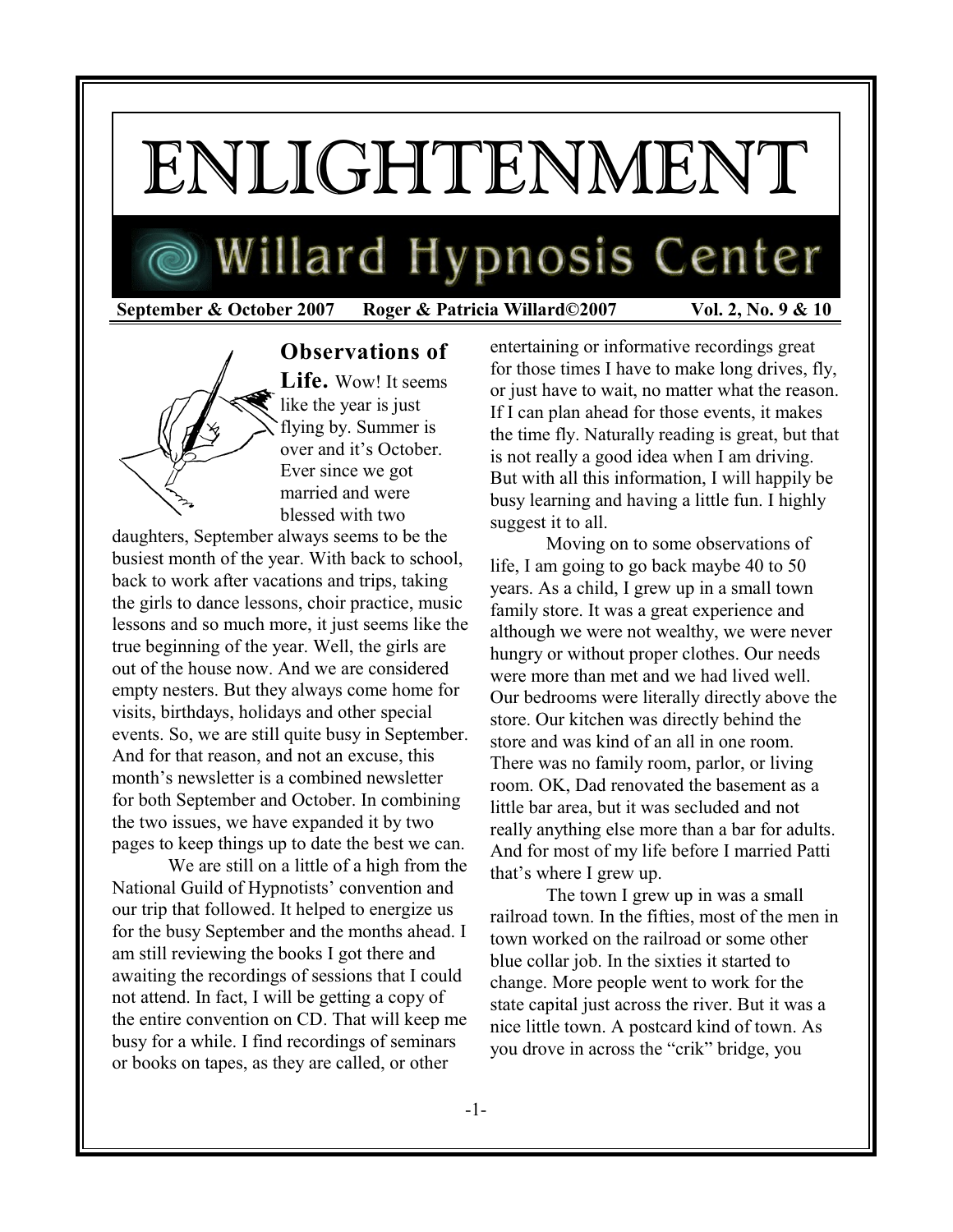could see houses with trees and here and there a church steeple. It bordered the Susquehanna River west shore and was a place for fishing and those, like myself, who would swim in it.

And we had our cast of characters in town. Whitey had white hair. Red used to have red hair. Killer used to be a ladies' man. For those who don't know the term, being a lady killer was not literal, but rather the fact; he liked the ladies. Everybody knew everybody.

Even in school, everyone knew everyone. Our school used to go from kindergarten through eleventh grade. Your senior year you had to choose a surrounding school and take your last year there. Our school house was just one building and only one classroom per grade. Every teacher knew every student and if you didn't show up for school, your parents found out fast you skipped. There was no cafeteria. This meant you did a lot of walking. Every morning you would walk to school for a.m. classes, no buses, walk home for lunch, back to school for afternoon classes and then home again at the end of the day. And depending on where you lived in town, you could be getting a lot of exercise every day.

But back to some of the characters you would find in my hometown, or almost any town or city. I am not even going to try to be politically correct as to what the proper terms are to describe them. Let's just say that some of our fine citizens' minds were not always in the same room as their bodies. They were somewhat functionable, but always seemed to be just a little different. Some, if not most, were good and kind people who through no fault of their own, did not have the mental capabilities as most people. Some others did, through their own fault, send a few brain cells to the bug light and got fried. Others, well time just took its toll on them. And for many it may have taken a conversation or more than casual contact to determine they were mentally

challenged (OK! I used the politically correct word, not that I really wanted to.) For others, you could see quickly they were different. But the ones who probably stood out the most were the ones who seemed to be always talking to themselves. Maybe they were talking to someone we just couldn't see, but it did create an odd looking experience.

I remember a few years back I was in an airport and saw a well dressed businessman having a heated debate with himself. At first it looked very odd. For a few seconds, I stared and then realized what was going on. He was talking on his cell phone with a handsfree mic and earphone. If this would have happened 10 or 20 years ago, this man would have been committed. There were no handsfree devices then for cell phones. But you know the experience when you see someone who is talking to him or herself. If you are close by, you probably feel a little awkward and want to put some distance between you and this person.

But in reality we all, at one time or another, talk to ourselves. If in public, it is probably an internal dialog. If in private, it may become vocalized. But we do talk things through or think about things aloud or silently, mostly depending upon our surrounding. We know if we start thinking out loud in public, people will begin to look at us strangely. If we do it privately, it doesn't really matter. Maybe there is something therapeutic to thinking out loud that helps us to resolve or follow through with our thoughts. Maybe it just makes us feel better.

But the content of our internal dialog is probably the more critical aspect of this phenomena. What did you say to yourself today? Did you get up this morning and say, "Crap, another lousy day that I have to...." or did you say something like, "Let's go, things to be done, money to be earned?" Both are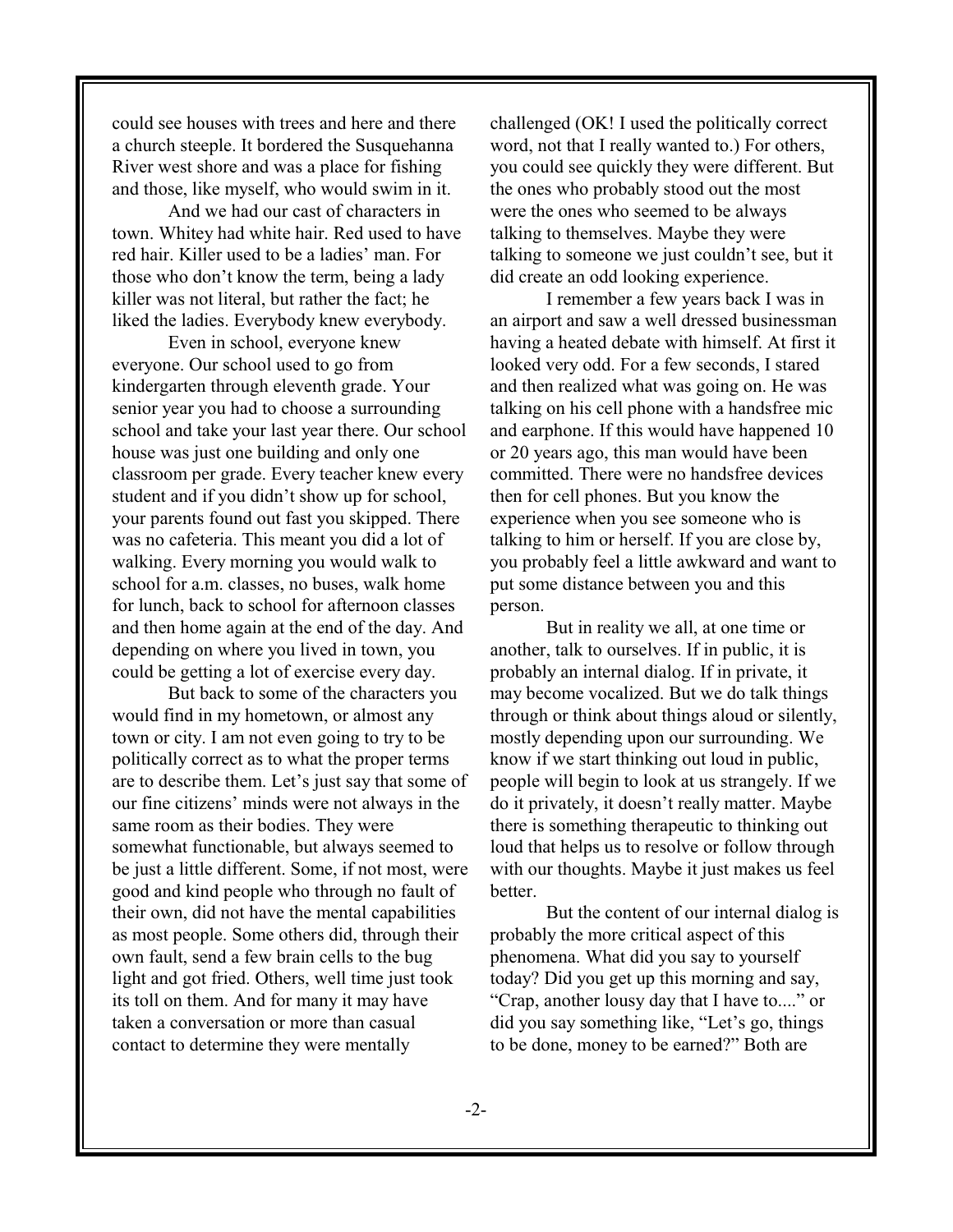talking about basically the same thing, but are a different way of putting it. Now it may be true in the first instance, if your job may be one that is disliked, but so can the other one be true also. But in the second case, the things to get done are making money, working toward a promotion and getting ahead in life. What you tell yourself the first thing in the morning will have an effect on the rest of your day. You may still have a lousy job to go to, but you will be better able to cope with the displeasure and maybe, just maybe, make it a little more tolerable.

How and what you tell yourself in your everyday activities and interactions with others is important. For a young man (or woman) who is part of the dating scene and wants to ask someone out on a date, the dialog is crucial. How do you think he would appear to the young lady he hopes to court if his internal dialog was something like, "She's too pretty for me; She'll never go out with me; I'm just not good enough for her"? Probably he will not stand quite as tall and straight as he should, his voice would be weak and/or crackly and he would most likely flub the whole thing. Hopefully the young lady will see past the telltale sign of insecurity and accept his offer of a date, but in many instances, may not. In the business world, a similar event can occur. A person who expresses to him or herself unsure or doubtful thoughts will be perceived as weak and unprepared to meet the challenges of the business world.

Our internal dialog can either amplify our doubts or help to defeat them. If you tell yourself you cannot do something, you probably will not be able to do it. If you tell yourself that you can, your chances increase dramatically. This is not to say that if you tell yourself that you can jump higher than the tallest basketball star and you are only 5 foot 5 inches tall, it probably isn't going to happen.

But if you tell yourself you can do better at jumping every day, you will see successes.

Positive dialog requires practice. Negative dialog happens too easily. Many times we beat ourselves up over mistakes and make them bigger and worse than they were. It makes it harder to recover from them. Our minds do this naturally and we must learn to stop it. And at times that is all you have to do. Just say, "STOP!" At those times when you find yourself beating yourself up over something, rightfully or not, you need to stop it. Again, to yourself, just say, "STOP!" and change your internal dialog to something else. Change it to something positive. Change it to something that will change or correct the problem you were obsessing on. Change your thoughts to be somewhere else, doing something else, or being with someone else. But whatever you change it to, stop and change it to something positive. Again, just say, "STOP!" to yourself. Soon it will become a habit and you will find that it will get easier and easier to change your mood and even your emotion quickly and positively. Yes, it's a mental game. It is learned. It is powerful. And it works.

You can affect your demeanor anytime you want. By using your internal dialog and at the same time learning to reframe situations and events you can become a more positive, productive and truly happy person. Again, it does take practice, more for some than others. Your internal dialog is in your control, so why not make it work for you. You cannot change the world, but you can change your world.

**Coming! January 4, 2008 World Hypnotism Day** Watch for special events and programs.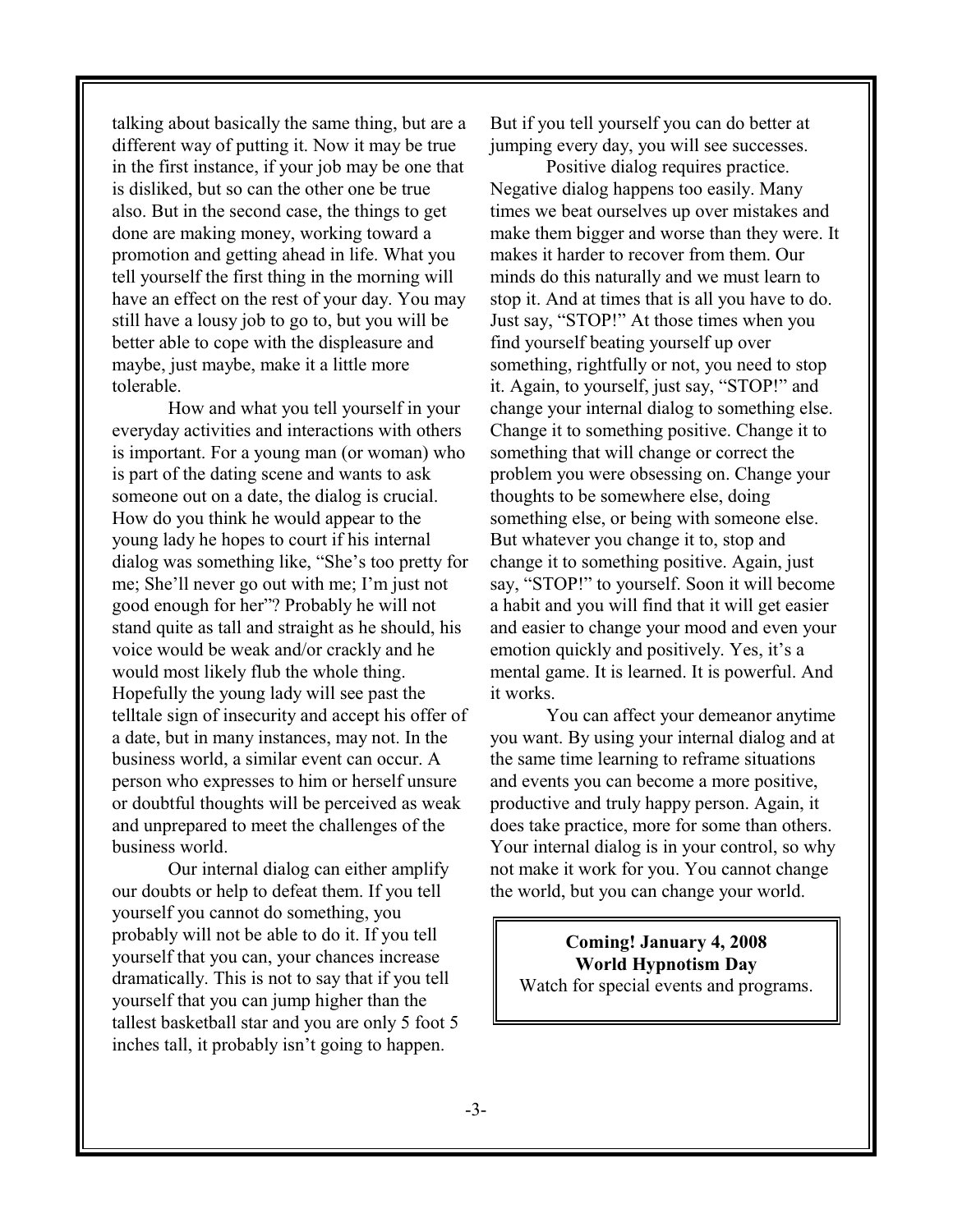

#### **Books We Liked.**

First some old business before we talk about this month's book. As promised in the July issue, we were going to give away a book to

celebrate our one year anniversary of our newsletter. So, the winner is Brian Dombach of ActionCOACH of Central PA. Brian will receive a copy of *The Millionaire Maker's Guide to Creating a Cash Machine for Life* by Loral Langemeier. And our thanks go out to all those who entered and better luck to you next time.

Now, for those who think they know me, this next book may be somewhat unexpected. But if you really know me, it should not surprise you. First thing it is coauthored by the winning coach of the Miami Dolphins and the Baltimore Colts. For those of you who know your football, you know the winning record of Don Shula. I am not a big sports afficionado, and even though I know his name and that he was with the Dolphins, I would not have known the full details of his career. His co-author is Ken Blanchard, better known as a business management consultant and author of *One Minute Manager*. But this month's book is *EVERYONE'S A COACH*.

Like many books, I found it at a second hand store and thought it deserved a look-see. And even though I have no intense interest in football, I did find the stories and analogies used more than just interesting. They made their point in a way that both the football/sport enthusiast and the non-sport person would enjoy. Together in a back and forth style, Shula and Blanchard take an idea and show how sports/football can lead and coach the individual, business-oriented or not, to personal and (business) team success.

As a person who does not live and breathe sports, I found that I truly enjoyed this book. I guess there is still hope for me yet

within the family of sports fanatics. Maybe by the next Super Bowl I might even know what is going on by the  $4<sup>th</sup>$  inning. But who am I kidding. The commercials are still the best part.



### **Quotes we liked.**

I save this quote for when I wrote about the book just mentioned. It is a great life lesson for us to remember as well as to

teach our young. Too often we live in the past and forget that we still must live in today. This is Don Shula's favorite saying, *"Success is not forever, and failure isn't fatal"*. How many times would you have had a better or different outlook on life if you had heard or remembered this at what you thought was a critical point in your life?

I have had wonderful successes and I have had heartbreaking failures in my life. And as I look back at them, a little older and wiser, I can see that the successes always need to be built upon and the failures did not destroy me, but taught me lessons. Can you remember back when you were younger and something happened that at the time totally devastated you? It probably hurt, humiliated, and may have done some physical or financial harm, but in the end, you did survive. If you learned from it, you became smarter, If you were hurt by it, you became stronger (mentally and/or physically). If you truly learned anything it is that past is over and that each day brings new potential for success and failure. Each day gives you an opportunity to do it all over again, this time better than before. It's your choice.



#### **What to expect.**

One of the most popular problems we deal with as hypnotists is helping those who want to stop smoking. In reality,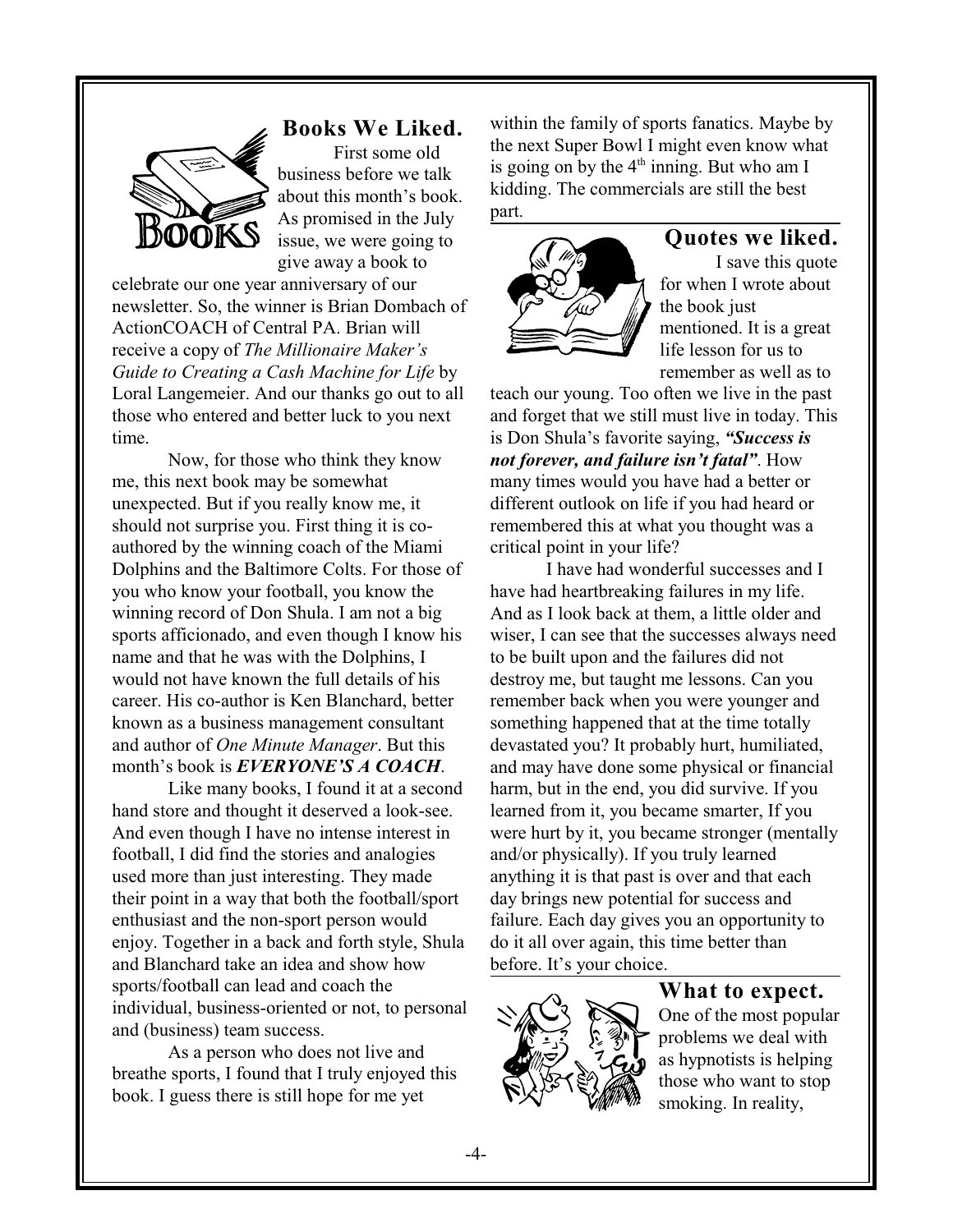with the right motivation, hypnosis is one of the most effective means to help people stop smoking. It can be done relatively quickly also. In most cases, for the most desiring, it is done in just one intensive session. It is longer than a regular session and usually has some other added features included. But it is not magic. Myself nor any other hypnotist can make a person stop smoking if they are not really ready to quit.

But some people have major misconceptions about hypnosis, especially those who want to stop smoking. A person will come in and go through the whole hypnotic process to become a non-smoker and think that's all there is to it. Then some time shortly afterward, they will pull out a cigarette and light it up and then as they slowly raise it to their mouth, they expect an invisible hand to come out of nowhere and stop it. What they have just done is test the whole process to fail. Rather than test it to succeed, they actively try to make it fail. I speculate that they really want to prove to themself that they can't be controlled, but that's for discussion at another time.

But if they instead would decide to show (or test) it to succeed, then it would. That is, to say to oneself, "I know this works and I am going to help make it work" and not consciously try to sabotage the whole process. Most times these people can and have quit for a day, week or months by shear willpower, but in testing hypnosis, they cannot make it one hour without failing.

So what makes it work? First, a true desire to want to quit smoking. This is true for any change a person wants to make. It cannot work because someone else wants you to change or that you think you should change. It must be a deep desire for the change. Without it, failure is almost assured.

Next, you must understand that different people will respond differently to the hypnosis. For some, once through the hypnotic process, it will seem as if they never smoked

before in their life. For some others, in the beginning they will have moments where they will think about smoking, but then remember that they are non-smokers and let the feeling pass. For others, they will have those moments and have to fight with it some, but in the end, using the self-hypnosis tool taught to them, they will overcome the desire and continue on with their day, still as a non-smoker.

But it is that last group, although small, the self doubter and the testers to fail who do not succeed. It is those who did not truly commit to quit, those who did not sincerely want to quit or had an attitude of defiance, that will not succeed until they make the mental change first. In the end, it is still all up to the individual to make the change. The hypnotist will do his part and help create the change, but only if the client does his or her part and commits to the change. Hypnosis is just a tool and like any other tool, it only works when you use it properly.



#### **Talking around**

**town.** Every so often I send out a letter to all the service clubs and nonprofit organizations in the area letting them know that I will do a limited number of talks on hypnosis, free of

charge. They are not long winded commercials for our hypnotherapy services, but rather, to educate and enlighten the general public on hypnotism. Like this newsletter, the talks are meant to be entertaining and informative at the same time. And when the talks are promoted within the organization that a hypnotist is presenting an upcoming program, it usually increases attendance for that meeting. Most of the time those in the audience are not sure what to expect. Will they see something magical? Will someone or they themselves be hypnotized? Is it real or not? They are always pleasantly surprised.